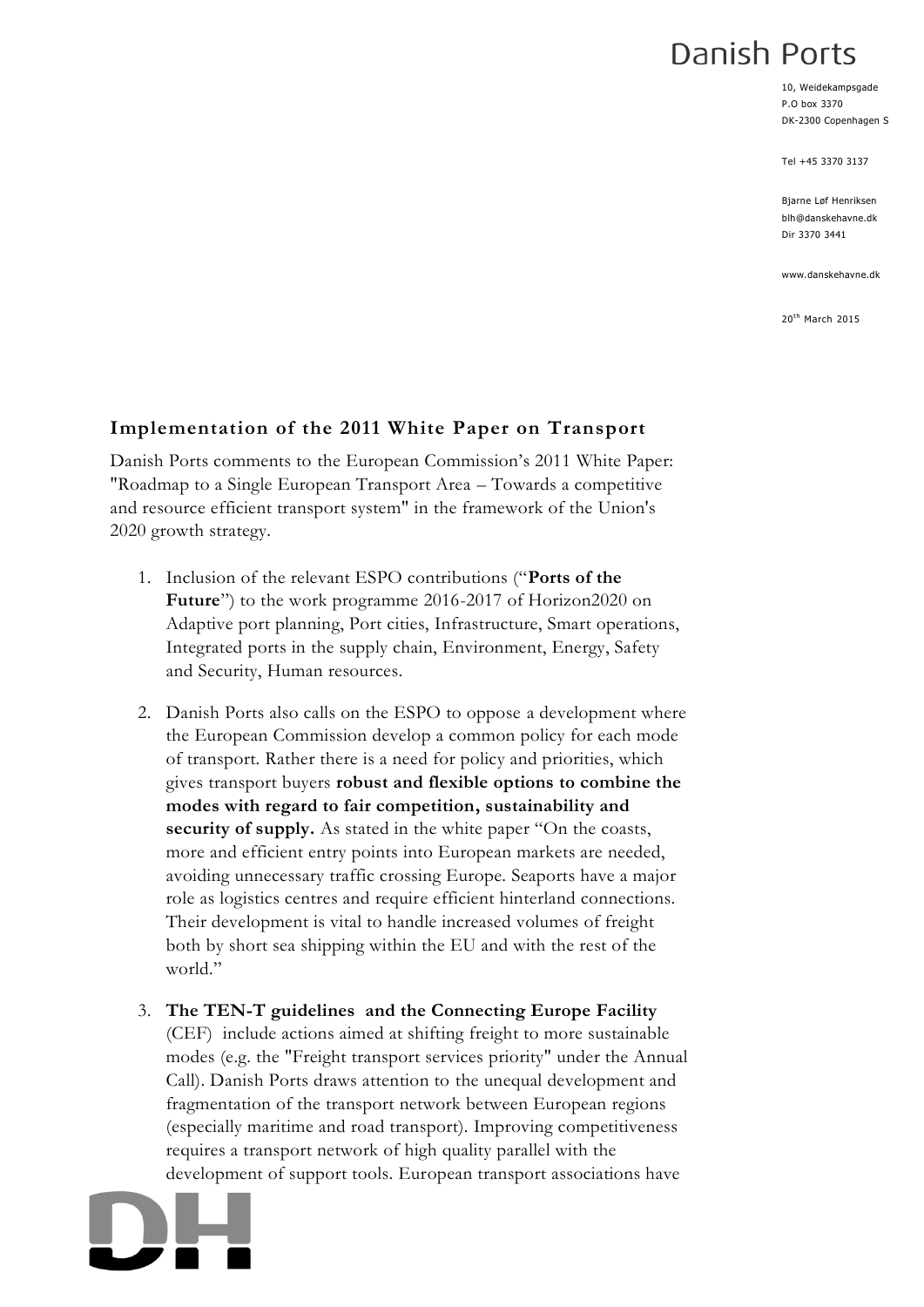recently warned the Commission against risks of shifting CEF money to EFSI with the reallocation of a huge portion of the CEF budget as EFSI credit guarantee putting at risk many projects that have been identified as priorities of the TEN-T network.

- 4. **The most important objectives for 2050** include shifting 50 % of medium-haul freight traffic to rail or waterborne transport. The stated aim is to shift 30 % of road freight over 300 km to rail or waterborne transport by 2030. What specific measures (other than infrastructure expansion) have been provided for in order to achieve freight shifting targets?
- 5. Danish Ports welcome the initiative "**Shift2rail**", welcome the promotion of the "**Blue Belt**" and **"Motorways of the Sea"** and points out that the shift to rail or sea transport has not had a satisfactory political action despite congestion on routes and airspace. Transport by rail and sea can further contribute to the goals of both reducing greenhouse gases as accidents. Shipping is the most environmentally friendly mode of transport and will keep its great advantage when measured by the energy consumption or energy costs per ton or passenger - kilometre.
- 6. Concerning a **single market for shipping**, the Blue Belt and emaritime, must not under any circumstances, create a physical separation of the port areas for cargo from / to, respectively, intra-EU and extra-EU. Such physical separation will partly be extremely difficult to implement in practice and take up too large a space capacity - an already scarce resource in Europe's ports.
- 7. Directive 2011/76/EU allows **internalising external costs** generated by air pollution and noise in road freight transport. The internalisation of external costs is a fine goal, but it is still hard to see how it can be implemented in practice. E.g. mentions noise from ports as a possible internalization, but the vast majority of the noise generated at the ports is industrial noise, i.e. from land-based facilities that are not part of the transport sector.
- 8. Danish Ports fully support **the internalisation of externalities** that concerns **unjustified subsidies, state aid and distorted competition** and call on the Commission to draft clear state aid guidelines for investment in port infrastructure
- 9. **Securing ports against or prevention of terrorist attacks in ports** are important but should be weighed against the costs imposed on the transport sector and affects competitiveness and fair competition with other modes of transport. Danish Ports recommend national